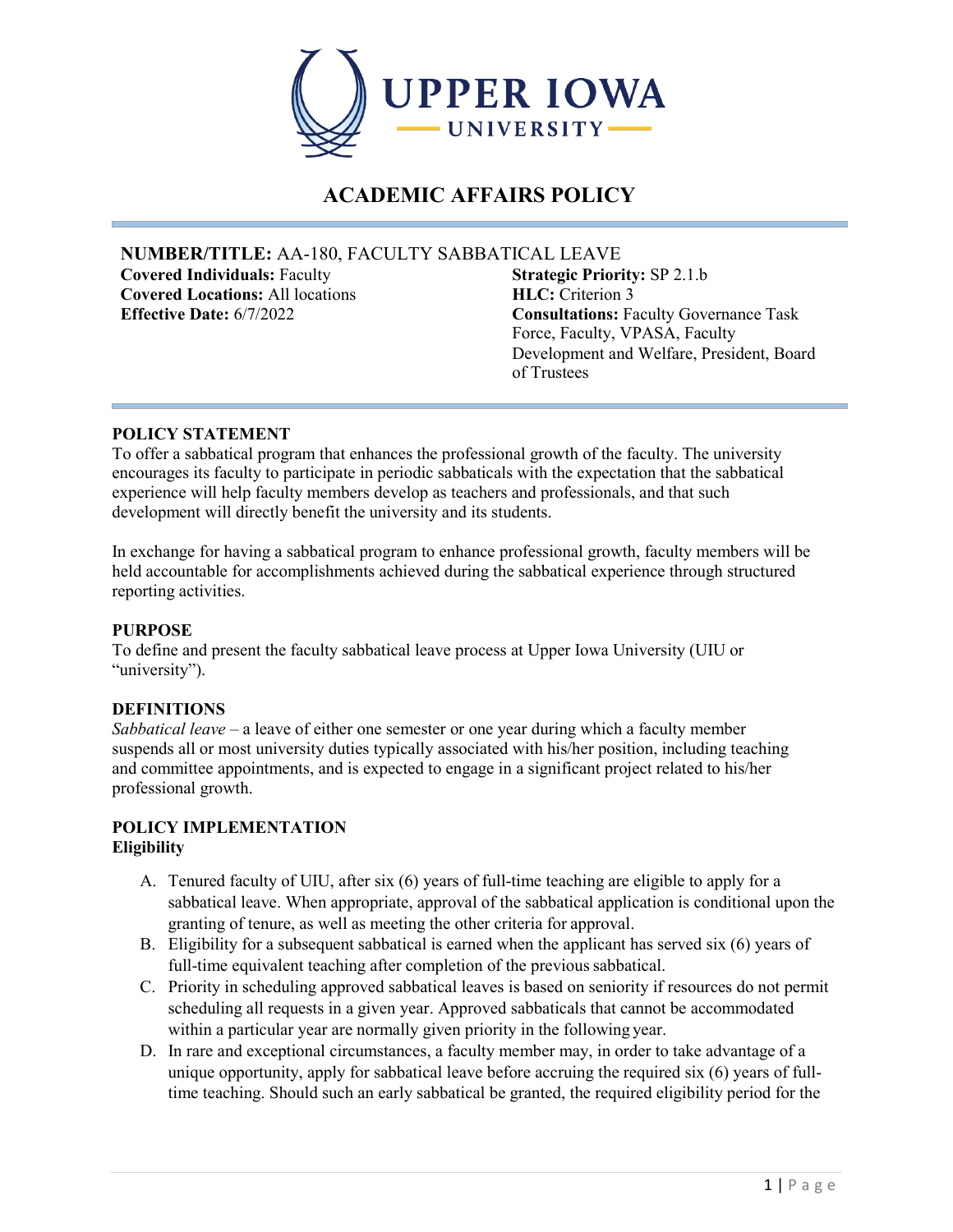faculty member's next sabbatical will be lengthened by the time omitted from the foreshortened period.

#### **Duration**

- A. Eligible tenured faculty may apply for a sabbatical leave for one full academic year (fall and spring) or a one-semester leave (fall or spring).
- B. Sabbatical leave periods count toward the temporal requirements for promotion.

#### **Compensation**

- A. Full-year sabbatical leave:
	- 1. If the leave is for one full academic year, the faculty member will receive 75% of the salary the faculty member would have received in that academic year.
	- 2. Benefits: Medical benefits, long-term disability, life insurance, and tuition remission will continue as if in regular status. Social Security and the appropriate percentage for TIAA-CREF will be paid on the wage income received. The faculty member will not be covered by worker's compensation.
- B. One-semester sabbatical leave: 100% of salary, medical benefits, long-term disability, life insurance, and tuition remission. Social Security and the appropriate percentage for TIAA-CREF will be paid on the salary received. The faculty member will not be covered by worker's compensation.
- C. Faculty sabbaticals may receive external support in the form of a grant, salary, scholarship, or fellowship. The salary may not exceed 125% of a faculty member's base salary during their contracted period. Compensation outside the faculty member's contracted period is permitted but is subject to the Outside Employment Policy.

#### **Criteria**

- A. Probable contribution of the proposed activity to the college, the department, the profession, and/or the professional development of the applying faculty.
- B. Activities in a sabbatical may include, but are not limited to:
	- 1. research at another college, university, or research institute
	- 2. research at UIU
	- 3. practical experience in one's profession
	- 4. government or nonprofit organization service
	- 5. performances or exhibitions

#### **Responsibilities**

A. Completing the Faculty Sabbatical Leave Notification of Intent Form. The form asksthe faculty member to declare their intent to take a sabbatical leave. Additionally, the faculty member should outline goals to be accomplished and over what time frame, as well as arrangements to cover the applicant's courses while on sabbatical. Financial impacts will be taken into consideration and should be included in as much detail as is available at the time. The intent is to promote careful planning to minimize the need for replacements for the faculty member on leave and reduce financial implications for the university. This form is to be signed off by the applicant's Department Chair and School Dean prior to submission to the Vice President for Academic and Student Affairs (VPASA) according to the timeline below. A sign-off by the VPASA indicates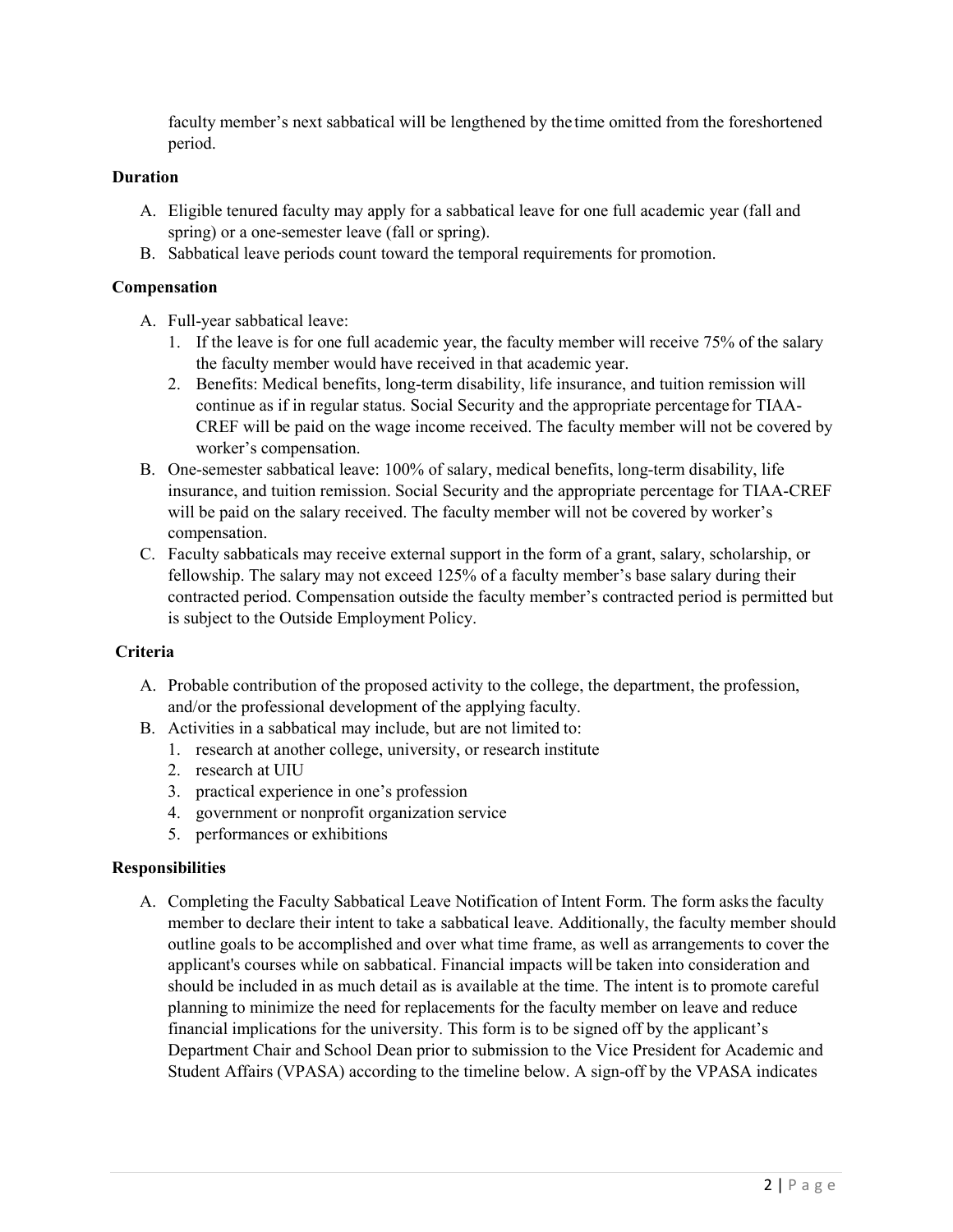authorization to complete the Application for Faculty Sabbatical Leave Form and indicates the plan is financially viable.

- B. Completing the Application for Faculty Sabbatical Leave Form. The authorized Faculty Sabbatical Leave Notification of Intent Form should be included with this application as well. The application shall describe the nature and purpose of the activities to be undertaken as well as the anticipated benefits to the applicant and/or university. Furthermore, the application shall demonstrate that reasonable preparations have been made to ensure that the proposed activities are feasible and worthy of support. Financial impacts will be taken into consideration and should be included in the application. The Faculty Development and Welfare Committee evaluates applications based on the merits of the proposed activities, the availability of funds, and institutional needs.
- C. Continued employment at UIU for one year following a half-year sabbatical or two years following a full-year sabbatical. Faculty resigning prior to completing this term of employment will repay a prorated portion of the salary and benefits that were received during the sabbatical. Arrangements will be made with Human Resources regarding repayment of the prorated salary portion remaining.
- D. Carrying out the activities listed in the sabbatical proposal. If there is a desire to undertake a different set of activities, this can only be done with the written consent of theVPASA.
- E. Reporting all anticipated leave-related income in the original application and any subsequent leave-related income thereafter to the VPASA. If the sum of any remuneration received related to the leave and the University's contribution exceeds 125% of the participant's regular salary, the University's contribution will be reduced.
- F. Resigning from all committee and university activities if the faculty member is on a full-year sabbatical. The recipient will not volunteer for, nor be asked to, assume departmental or university responsibilities, including serving as an academic advisor, other than to focus on activities of the sabbatical. Depending on the nature of the half-year sabbatical, limited participation in these activities may be possible, but such participation should be outlined by the faculty member in the notification of intent.
- G. Writing a report on the recipient's activities during the time of the sabbatical. This report should be submitted with a faculty member's annual self-evaluation in the case of a one-semester sabbatical or as the annual self-evaluation in the case of a one-year sabbatical. The application and report will be included in any future application for another sabbatical.
- H. Structured reporting, either by writing or speaking to appropriate faculty and/or student groups about the applicant's activities during the sabbatical at designated events during the academic year following the completion of the sabbatical.

# **Timeline**

- A. Faculty members wishing to apply for a sabbatical will need to plan at least 1.5 years in advance. Faculty requesting sabbatical leave would submit the Faculty Sabbatical Leave Notification of Intent Form to the VPASA by April 1 or the next business day in the *calendar year* prior to the sabbatical request. The VPASA has until April 30 or the next business day to sign off on the form.
- B. Applications for sabbatical leave requests guided by the Application for Faculty Sabbatical Leave Form are due by October 1 or the next business day to the Faculty Development and Welfare Committee in the *academic year* prior to the sabbatical request.
- C. The Faculty Development and Welfare Committee will review sabbatical leave requests and make recommendations to the VPASA by November 1st or the next business day of that